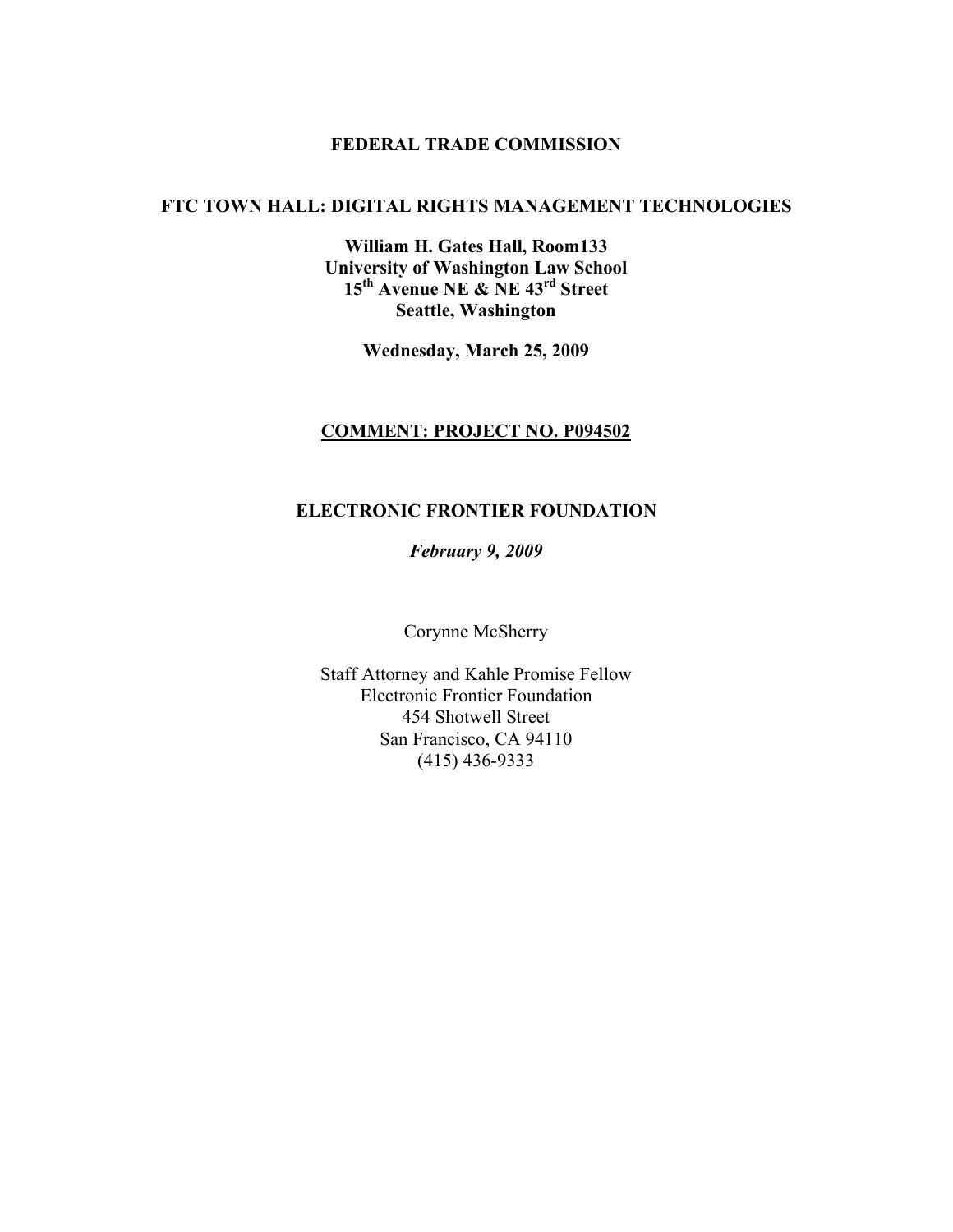#### **I. Statement Of Interest**

EFF is a member-supported, nonprofit organization committed to defending civil liberties and the public interest in a digital world. Founded in 1990, EFF represents more than 14,000 contributing members including consumers, hobbyists, computer programmers, entrepreneurs, students, teachers, and researchers united in their reliance on a balanced copyright system that promotes both adequate protection for copyright owners and access to information in the digital age.

EFF has long been an active participant in the public debate over Digital Rights Management ("DRM") technologies and the impact of such technologies on consumers. In 2001, for example, EFF defended *2600* Magazine after several major movie studios sought to enjoin publication of information about DeCSS, a program that circumvents a standard form of DRM on DVDs. Four years later, EFF took a leading role in the class action litigation against Sony BMG when the DRM in its CDs introduced security flaws into millions of computers. In addition to litigation, EFF attorneys and activists have raised public awareness on DRM issues via EFF's website (one of the most linked-to sites in the world), numerous white papers, press commentary, and public speaking in the United States and abroad. EFF appreciates the opportunity to offer comments in these proceedings.

### **II. Introduction**

 $\overline{a}$ 

It is appropriate that the FTC is convening this Town Hall now, for the preceding year has seen a growing consensus that the DRM experiment has been a resounding failure for consumers, for innovation, and even for some of its most vocal proponents. Indeed, the music industry, which once claimed that DRM "protection" was essential to providing legal access to music, has turned away from DRM in the past year, recognizing at last that the benefits of DRM are far outweighed by the costs.<sup>1</sup> Other industries may follow suit, but in the meantime, DRM continues to impose impermissible burdens on consumers.<sup>2</sup> First, DRM helps industry leaders dominate digital media markets and impede innovation. Second, DRM endangers consumers by rendering their computers insecure and violating consumers' reasonable expectations of privacy. Third, DRM harms consumers by degrading products and restricting consumers' ability to make otherwise lawful uses of their personal property, upsetting the traditional balance between the interests of copyright owners and the interests of the public. What is worse, these

<sup>&</sup>lt;sup>1</sup> See, e.g., Brad Stone, "Want to Copy iTunes Music? Go Ahead, Apple Says," New York Times Jan. 6, 2009; J. Cheng, Amazon Rounds Out DRM-free Music Offering with Sony BMG, Ars Technica, Jan. 10, 2008.

 $2$  For example, while Apple recently announced that iTunes would shortly be "DRM-free," the company still uses DRM on movies and TV programs, to lock iPhones to AT&T and Apple's iTunes App Store, and to prevent recent iPods from syncing with software other than iTunes, and so on. *See, e.g.* G. Keizer, Apple Adds DMCA Charge to Lawsuit Against Psystar, Computerworld, Nov. 30, 2008; F. von Lohmann, Apple Downgrades Video with DRM, Nov. 21, 2008, ; *see generally* R. Esguerra, Apple Shows Us DRM's True Colors, Electronic Frontier Foundation Jan. 7, 2009.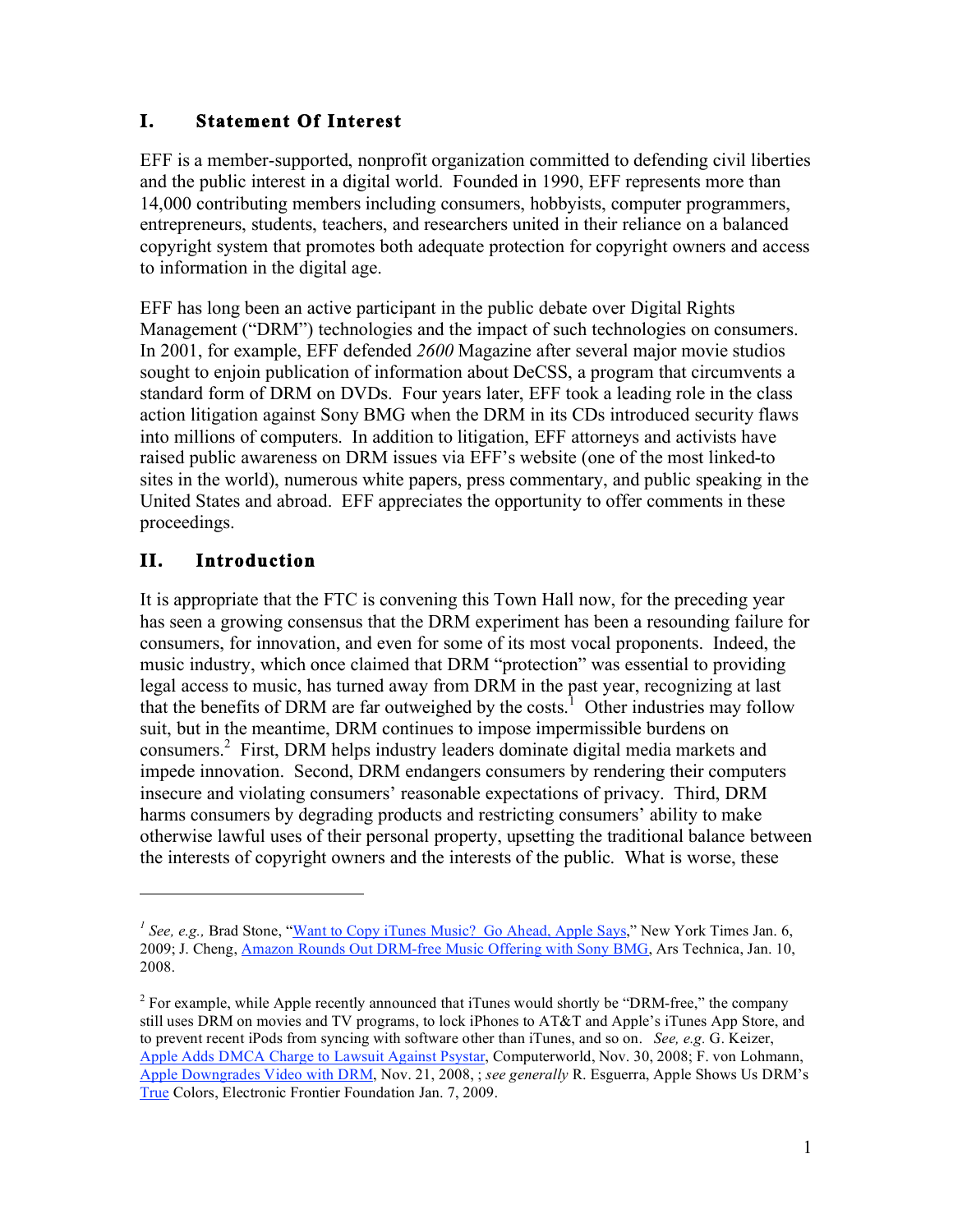social costs far outweigh any conceivable benefit. DRM is touted as an effective means to restrict copyright infringement, yet evidence continues to mount that DRM not only does little to inhibit unauthorized copying, it may actually encourage it.

## **III. DRM Impedes Innovation and Competition**

In the normal course of business, most companies will seek to improve their popular products and keep prices for those improvements reasonable. If they do not, they can be sure other companies will step in to fill the gap. Via DRM, however, industry leaders can thwart the normal market forces that drive innovation by "managing" how consumers and competitors use their products. Because significant improvements to the functionality of a seller's products can only be developed and sold with the seller's consent, DRM renders the seller impervious to the normal forces of market competition. This leaves consumers seeking innovative technologies with three options: an expensive supply, an illicit supply, or no supply at all.

The restrictive power of DRM depends on and is extended by two legal mechanisms: the Digital Millennium Copyright Act ("DMCA")<sup>3</sup> and End User License Agreements ("EULAs"). The entertainment industry maintains that Section 1201 of the DMCA makes it a violation of copyright law for consumers and competitors to circumvent—or even provide information that might help someone else circumvent—technological protection measures, whether or not such circumvention would normally be considered a non-infringing fair use. $4\,$  In practice, the DMCA gives technology vendors a huge legal club against innovators. Vendors complain that they need this club to stop piracy, but it is hard to see why a competitor should have to solve a vendor's piracy problem before it can offer innovative enhancements to legitimate owners of consumer products.

EULAs take matters once step further, using contracts of adhesion to prevent consumers from using products they bought and paid for in any way other than as specified by the seller—again, whether or not such uses would otherwise be perfectly legal. $5$ 

<sup>3</sup> 17 U.S.C. §§ 512, 1201–1205, 1301–1332; 28 U.S.C. § 4001

<sup>&</sup>lt;sup>4</sup> Section 1201 includes a number of exceptions for certain limited classes of activities, including security testing, reverse engineering of software, encryption research, and law enforcement. These exceptions have been extensively criticized as being too narrow to be of real use to the constituencies who they were intended to assist. *See* Pamela Samuelson, *Intellectual Property and the Digital Economy: Why the Anti-Circumvention Regulations Need to be Revised*, 14 Berkeley Law Journal 519, 537-57 (1999).

<sup>&</sup>lt;sup>5</sup> In March 2008, car product design company XPEL Technologies filed suit against American Filter Film Distributors, a rival who provides services for car paint and window film protection. Among a slew of other claims, XPEL alleged that American Filter violated the DMCA by using "Capture" software to copy product images from the XPEL website and distribute the image and product to other auto dealers. XPEL argued the DMCA was violated because (1) the XPEL website is protected by an end-user license agreement (EULA), (2) American Filter clicked that they agreed to the EULA, and (3) the EULA is a technological measure which effectively controls access to the copyrighted design works on XPEL's website. This is the first case where a "click-thru" EULA has been put forward as an access control protected by the DMCA. In August 2008, the most recent proceedings for this case, American Filter's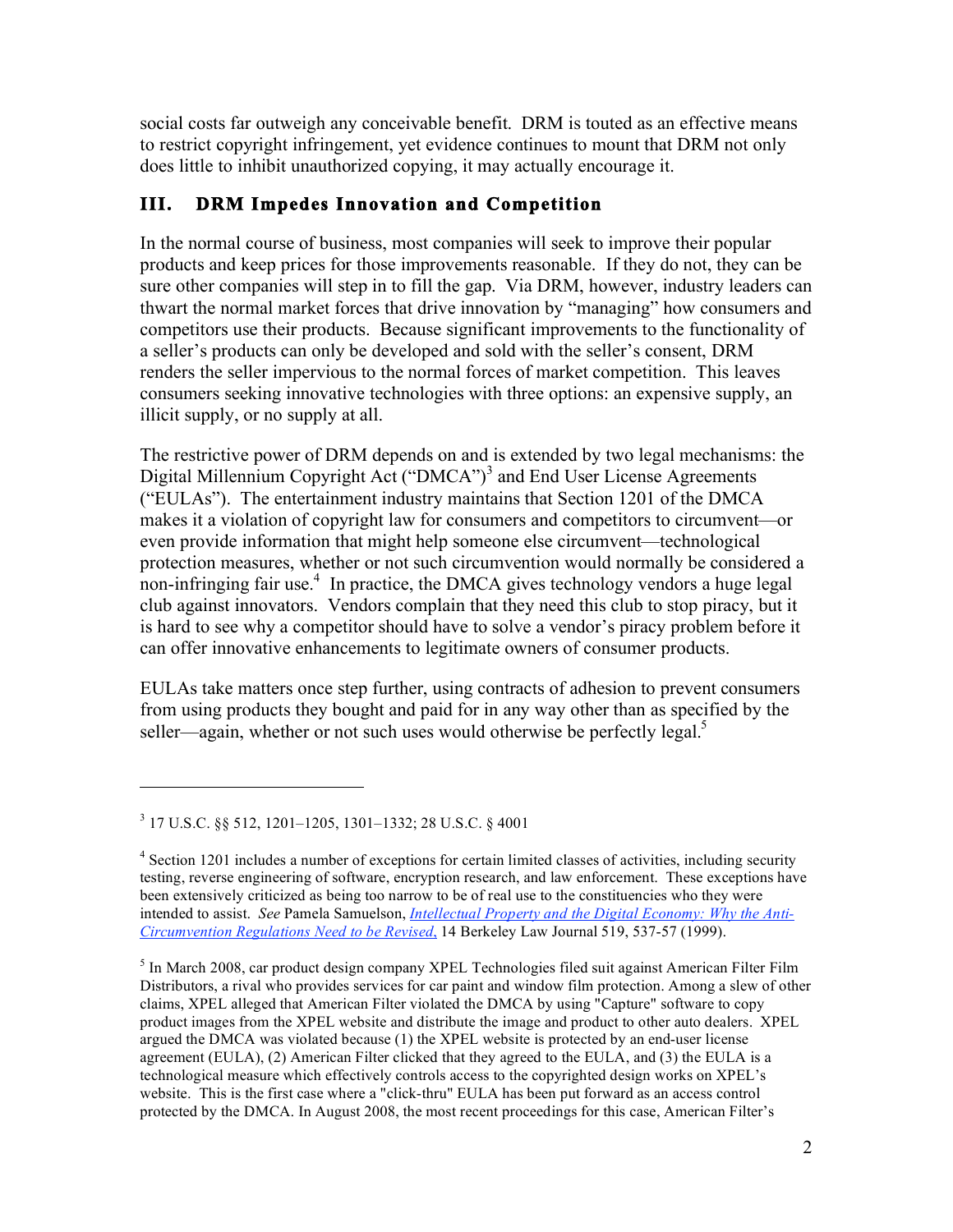Examples of these inhibiting effects are legion. $<sup>6</sup>$  Here are just a few:</sup>

# **A. Gaming:**

## *1. Tecmo vs. Customers*

Enthusiastic fans of the videogames Ninja Gaiden, Dead or Alive 3, and Dead or Alive Xtreme Beach Volleyball managed to modify their games to create new "skins" to change the appearance of characters in the game. Because these skins were add-on enhancements, only those who had already purchased the games could make use of the skins. These hobbyist tinkerers traded their modding tips and swapped skins on a website called ninjahacker.net. Tecmo, Inc., which distributes the games, was not amused and brought DMCA circumvention claims against the website operators and tinkerers who frequented the site.<sup>7</sup> The suit was ultimately dismissed after the website was taken down and settlements negotiated with the site's operators.<sup>8</sup>

## *2. Sony Attacks PlayStation "Mod Chips"*

Sony has sued a number of manufacturers and distributors of "mod chips" for alleged circumvention of its region-coding DRM. $<sup>9</sup>$  These "mod chips" are after-market</sup> accessories that modify Sony PlayStation game consoles to permit games legitimately purchased in one part of the world to be played on a games console from another geographical region. Sony complains that mod chips can also be used to play pirated copies of games. Sony sued Gamemasters, distributor of the Game Enhancer peripheral device, which allowed owners of a U.S. PlayStation console to play games purchased in Japan and other countries.<sup>10</sup> Although there was no infringement of Sony's copyright, the court granted an injunction under the DMCA's anti-circumvention provisions, effectively leaving gamers at the mercy of Sony's region coding system.<sup>11</sup>

<sup>8</sup> *Id.*

motion to dismiss the DMCA claim was denied. It is still unknown whether XPEL's attempts to transform its EULA into an "access control" will succeed—but in the meantime a legitimate competitor is forced to continue expensive litigation. *See XPEL Techs. Corp. v. American Filter Film Distrs*, No. SA08-CA0175- XR, 2008 WL 3540345 (W.D. Tex. Aug. 11, 2008); Rebecca Tushnet, "Design, Dastar, (registration) dates and the DMCA," Rebecca Tushnet's 43(B)log, Aug. 17 2008.

<sup>&</sup>lt;sup>6</sup> For more examples, see Electronic Frontier Foundation, "Unintended Consequences: Ten Years Under the DMCA," Oct. 2008, (App. Ex. A).

<sup>&</sup>lt;sup>7</sup> Kevin Poulson, "Tecmo Spikes Nude Volleyball Suit," Wired (May 18, 2005).

<sup>9</sup> Barry Fox, "Sony PlayStation ruling sets far-reaching precedent," New Scientist, Feb. 15, 2002; *Sony Computer Entmt. Am. Inc. v. Gamemaster*s, 87 F.Supp.2d 976 (N.D. Cal. 1999).

<sup>10</sup> *Sony Computer Entmt. Am. Inc. v. Gamemaster*s, 87 F.Supp.2d 976 (N.D. Cal. 1999)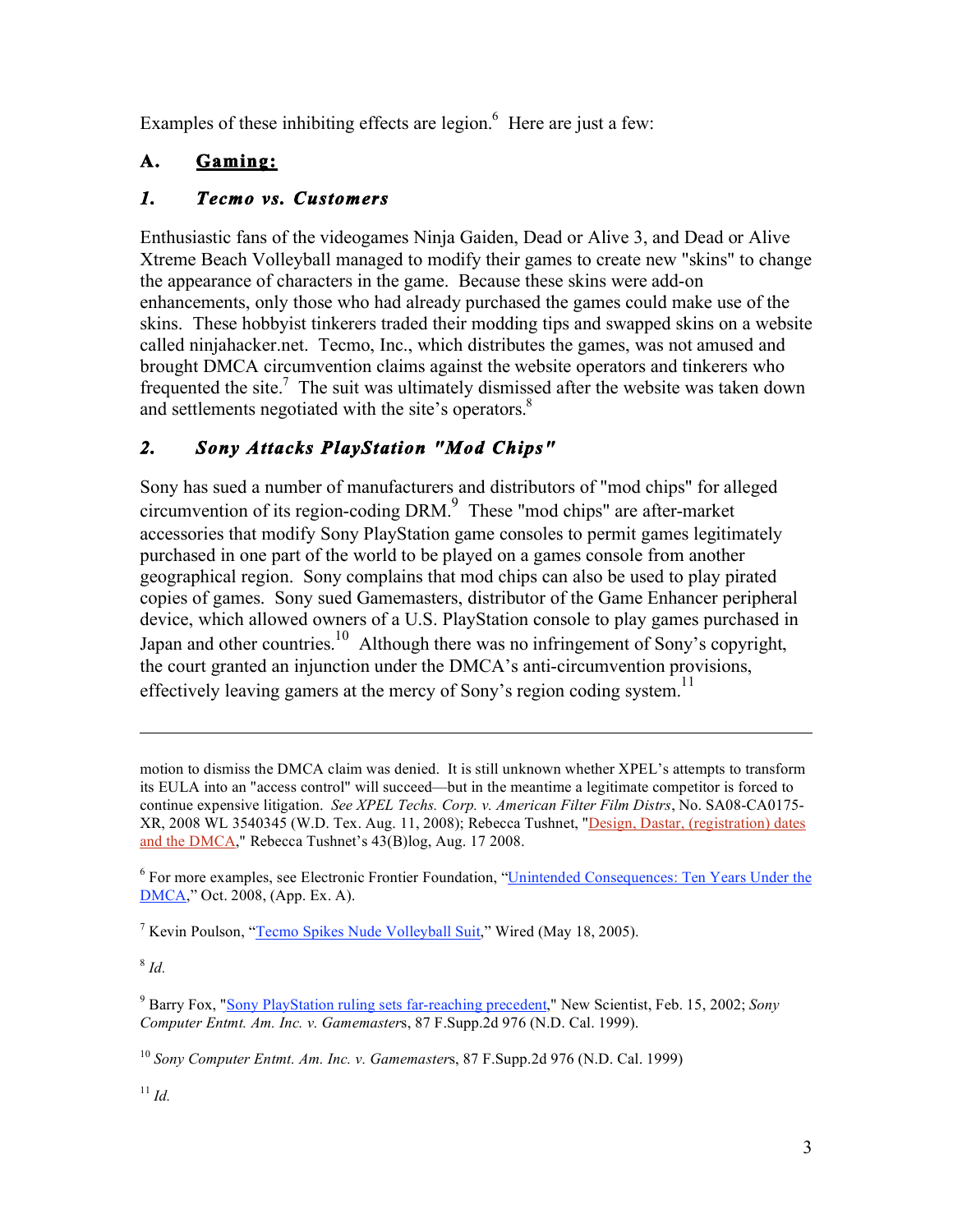#### *3. Blizzard Sues bnetd.org*

Vivendi-Universal's Blizzard Entertainment video game division brought a DMCA lawsuit against a group of volunteer game enthusiasts who created software that allowed owners of Blizzard games to play their games over the Internet. The software, called "bnetd," allowed gamers to set up their own alternative to Blizzard's Battle.net service. The bnetd software was freely distributed, open source, and noncommercial.

Blizzard filed suit in St. Louis to bar distribution of the software, alleging that it was a DRM "circumvention device" and that the programmers also violated several parts of Blizzard's EULA, including a section on reverse engineering.<sup>12</sup> Blizzard argued that the software could be used for illegal copying, although it had been neither designed nor used for that purpose by its creators. In a widely criticized decision, the Court of Appeals for the Eighth Circuit held that Congress' explicit protections for reverse engineering and add-on innovation in the DMCA are too narrow and weak to protect innovators from lawsuits when the software they create is used for illegal copying, even if the copying occurs without the knowledge or participation of the program's creators. The court also ruled that a click on a EULA's "I Agree" button is enough to waive fair use reverse engineering rights, further restricting the marketplace for add-on innovation.<sup>13</sup>

# **B. Cell Phones**

Outside of the U.S., most consumers can easily change carriers and keep their phones by replacing an old carrier's SIM chip with a new one. But because of DRM, American cellular phone subscribers are artificially "locked" to their particular carrier's network. Mobile providers can and do use the DMCA to stop American customers from unlocking their phones and selecting a provider of their choice, resulting in poorer service and higher costs for customers, reduced competition contrary to explicit U.S. telecommunications policy, and environmental disaster as a result of mobile handset waste. For example, locked phones block foreign carrier's prepaid SIM chips, so the legal alternatives for traveling Americans are meager: pay a high roaming charge, violate the DMCA by circumventing the lock, or forego use of their phones.<sup>14</sup> Locked phones are also particularly onerous once a subscriber's initial service contract expires, because switching over to a competitor's network requires buying a new phone and manually transferring preferred settings, contacts, and any other stored phone data. More recently, "smartphone" makers like Apple have started locking phones to a single source for applications.15 This new form of DRM turns distributors into unchecked gatekeepers

<sup>12</sup> *Davidson & Assoc. v. Jung*, 422 F.3d 630 (8th Cir. 2005); Howard Wen, "Battle.net Goes To War," Salon (Apr. 18, 2002).

<sup>13</sup> *Id.*

<sup>&</sup>lt;sup>14</sup> Cyrus Farivar, "Locked vs. Unlocked: Opening Up Choice," New York Times (Nov. 1, 2007)

<sup>&</sup>lt;sup>15</sup> Jack Schofield, "iPhone Could Mark the End of the Geek Affair," Guardian Technology Pages (Oct. 4, 2007)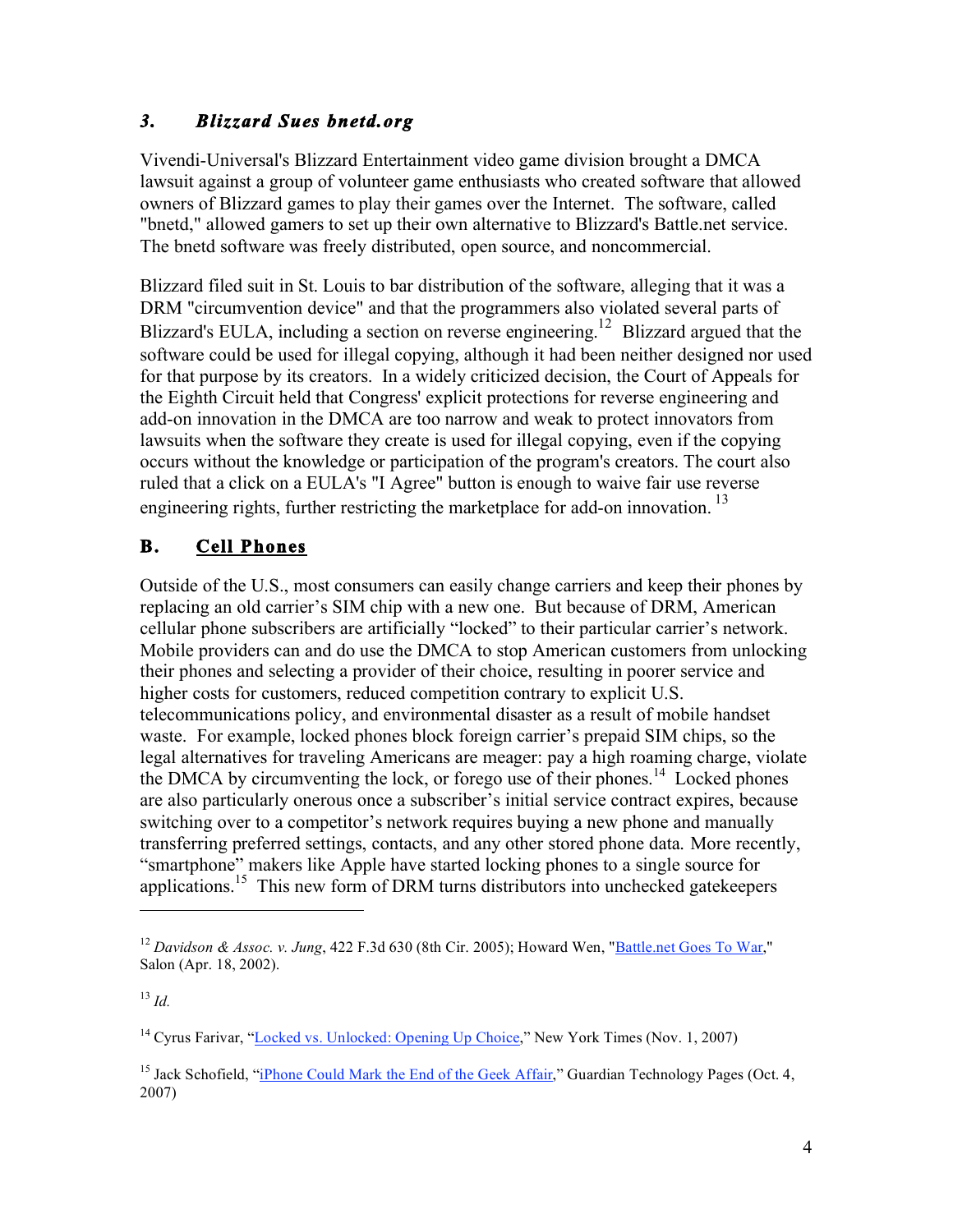who can exclude programs and even literature that they deem objectionable from all legal users' devices. Consistent with past DRM deployment, the smartphone lock limits the aftermarket functionality of a very expensive device with far more legitimate potential uses than the lock permits. $16$ 

# **C. Garage Door Openers**

Chamberlain Group, a manufacturer of garage door openers, sued competitor Skylink Technologies after Skylink started selling cheap universal remote openers that worked with Chamberlain's mounted garage door receiver units. Chamberlain claimed that Skylink had circumvented Chamberlain's DRM because Skylink's opener bypassed an "authentication regime" between the Chamberlain remote opener and the mounted garage door receiver unit. In the words of the court of appeals, Chamberlain was trying to use the DMCA, in conjunction with the DRM on its receiver units, "to leverage its sales into aftermarket monopolies."<sup>17</sup> Skylink won its case, but its legal costs would be enough to convince many companies not to enter the market.

# **D. Printers**

 $\overline{a}$ 

Lexmark, the second-largest laser printer maker in the U.S., has long tried to eliminate the secondary market in refilled laser toner cartridges. In January 2003, Lexmark employed the DMCA as a new weapon in its arsenal. Lexmark had added authentication routines between its printers and cartridges explicitly to hinder aftermarket toner vendors.18 Static Control Components (SCC) reverse-engineered these measures and sold "Smartek" chips that enabled refilled cartridges to work in Lexmark printers. Lexmark then used the DMCA to obtain an injunction banning SCC from selling its chips to cartridge re-manufacturers. SCC ultimately succeeded in getting the injunction overturned on appeal, but only after 19 months of expensive litigation, during which time its product was held off the market.<sup>19</sup> Thus, the litigation sent a chilling message to those in the secondary market for Lexmark cartridges or similar products: you might be able to sell your innovation, but only if you are willing to pony up some major legal fees first.

This is just a sampling of the many instances where, taken in combination with the broad powers conferred by the DMCA and EULAs, DRM has become a significant impediment

<sup>16</sup>*See* Comment of the Electronic Frontier Foundation, In the Matter of Exemption to Prohibition on Circumvention of Copyright Protection Systems for Access Control Technologies, U.S. Copyright Office Docket No. RM 2008-8, App. Ex. B.

<sup>17</sup> *Chamberlain Group v. Skylink Techs.*, 381 F.3d 1178 (Fed.Cir.2004).

 $18$  Hewlett Packard reportedly engages in similar practices, building in software that causes printer cartridges to "expire" within a give time—even if they are still filled with ink. Susan B. Shor, "Ink Expiration Prompts Suit Against HP," CRM Buyer (Feb. 23, 2005); Mike Magee, "HP Inkjet Cartridges Have Built-In Expiry Dates," The Inquirer (Apr. 29, 2003).

<sup>19</sup> D. McCullagh, "Lexmark Invokes DMCA in Toner Suit," CNET News, Jan. 8, 2003; *Lexmark v. Static Control Components*, 387 F.3d 522 (6th Cir. 2004).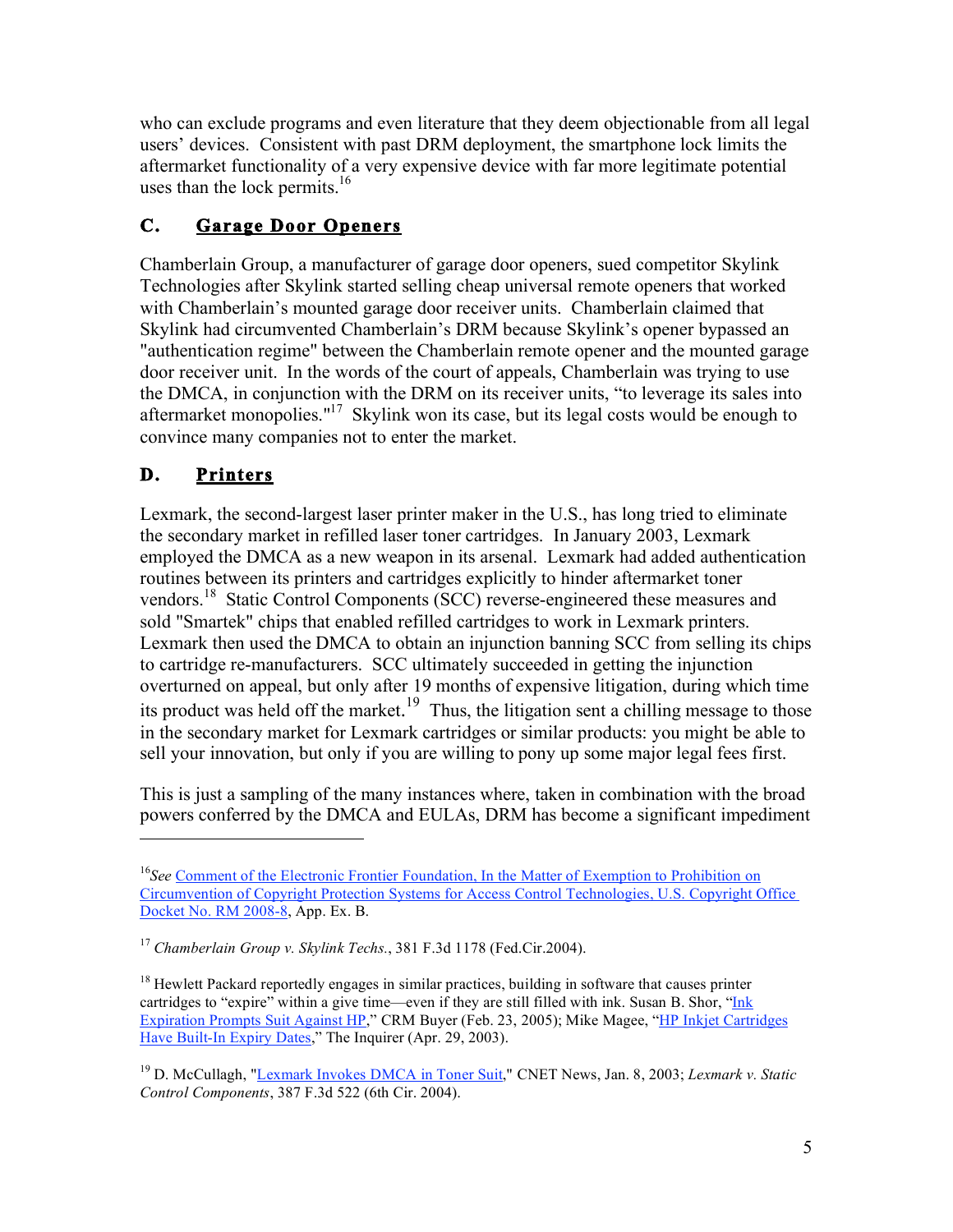to the development and marketing of useful innovations. These examples should suffice, however, to show that many companies do not use DRM solely, or even primarily, to prevent piracy, but rather to insulate themselves from normal competition.

Moreover, in many cases this improper protection from market forces is systematized and enforced by inter-industry bodies led by the companies that benefit most from that insulation. The Advanced Access Content System (AACS), a newer DRM standard, is administered by a consortium that includes some of the largest media, consumer electronics and information technology companies in the world, such as Disney, Warner Bros. Intel, Microsoft and Sony.<sup>20</sup> Similarly, technology companies such as Intel and Toshiba, and movie studios such as Twentieth Century Fox and Warner Bros. lead the DVD Content Control Association (DVD-CCA), the sole licensing entity for CSS.<sup>21</sup> Manufacturers who wish to make products that will play movies must pay a hefty fee and comply with the restrictions imposed by these consortia.

CSS and AACS do little to prevent unauthorized DVD copying; technology to break them has long been available (for many years, in the case of CSS). Yet movie studios continue to embrace these technologies. Why?

Perhaps because DRM for DVDs is not about preventing piracy, but rather protecting Hollywood business models from disruptive innovation. By acting through these consortia, industry leaders can force technology companies to sign license agreements before they build anything that can decrypt a DVD movie. This in turn gives some industry leaders unprecedented power to influence the pace and nature of innovation in the world of DVDs. Any new feature (like copying to a hard drive) must first pass through a three-way "inter-industry" negotiation (movie studios, incumbent consumer electronic companies, and big computer companies). In other words, innovators must get permission from their competitors as well as their potential partners before they can offer new products.

In fact, even companies that play by the rules face business and legal threats. Kaleidescape, which makes a highly-acclaimed digital "jukebox" for DVD movies that complies with the CSS license, nonetheless was sued by DVD-CCA.<sup>22</sup> When DVD-CCA lost the case, DVD-CCA board members introduced an amendment that would change the CSS license to put Kaleidescape out of business.<sup>23</sup>

And in October 2008, RealNetworks was forced to stop sales of its RealDVD software,

<sup>&</sup>lt;sup>20</sup> "Who Are the Founders," AACS – Advanced Access Control Systems Licensing Administrator.

<sup>21</sup> Federal Register: August 3, 2001 (Volume 66, Number 150)

<sup>&</sup>lt;sup>22</sup> J. Borland, "Hollywood Allies Sue DVD Jukebox Maker" CNET News (Dec. 7, 2004).

<sup>&</sup>lt;sup>23</sup> E. Bangeman, "DVD Licensing Group To Vote on Closing Copying Loophole," Ars Technica (Nov. 4. 2007).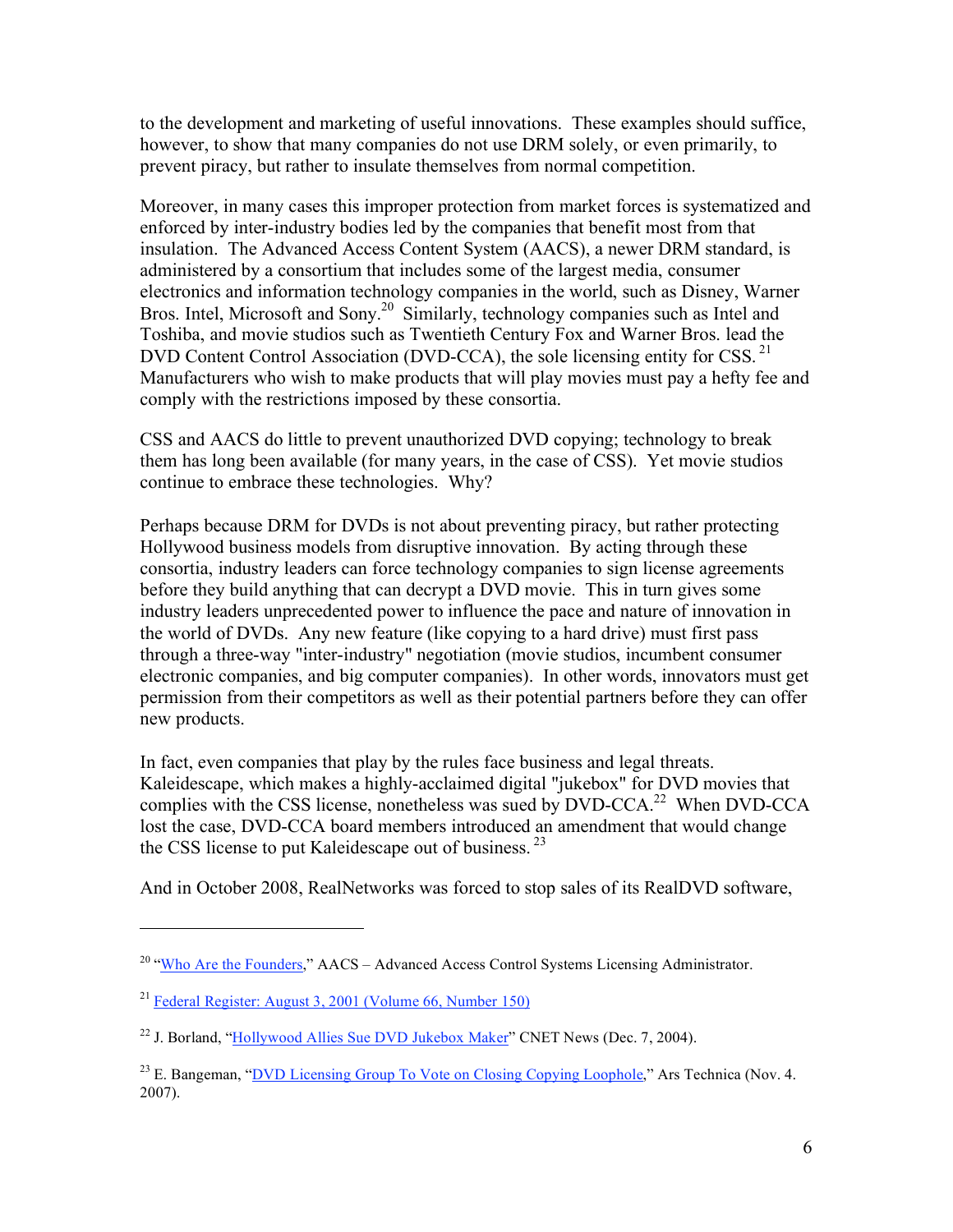designed to allow users to copy a DVD and store it on their hard drive. RealDVD makes an exact copy of everything on a DVD—including the DVD's CSS copy-protection system—and transfers it to the hard drive of a PC. A license from the DVD CCA authorizes RealNetworks to perform the necessary DVD decryption for this process. Moreover, to ensure the resulting DVD copy cannot be shared or stolen, RealDVD encrypts the saved DVDs again and tethers the copy to a limited number of  $PCs$ <sup>24</sup>. This format-shifting by RealDVD would empower consumers with numerous fair uses, such as allowing them to create backups, organize a movie collection digitally, and watch a DVD at any time without being tied to a physical disc.

Yet despite these layers of protection for copyrighted content and the numerous fair uses for which RealDVD was designed, several movie studios sued RealDVD, alleging violations of the DMCA.<sup>25</sup> A temporary restraining order was granted to halt the sale of RealDVD pending a further hearing now scheduled for March 2009.<sup>26</sup>

#### **IV. DRM Burdens Consumers with Inferior, Even Dangerous Products**

DRM imposes one form of burden on consumers when it is used to inhibit competition and innovation. But the burdens do not end there. DRM technologies (backed by the DMCA) have also introduced serious security flaws into consumer computers, caused products that included DRM to lose value unexpectedly, and undermined traditional consumer fair use rights.

# **A. Security and Privacy**

In 2005, research by independent security analysts revealed that DRM technology Sony BMG had included in millions of music CDs created serious security, privacy and consumer protection problems.<sup>27</sup>

At issue were two software technologies—SunnComm's MediaMax and First4Internet's Extended Copy Protection (also known as XCP)—which Sony BMG said were placed on music CDs to restrict consumer use of the music on the CDs. In truth, the software did much more, including reporting customer listening of the CDs and installing undisclosed and in some cases hidden ("rootkit") files on users' computers that could expose users to malicious attacks by third parties, all without appropriate notice and consent from

<sup>26</sup> *Id.*

<sup>&</sup>lt;sup>24</sup> V. Godinez. "For PC: RealDVD Works So Well That It's On Legal Hold," Dallas Morning News (Oct. 10, 2008).

 $^{25}$  Y. Salcedo, "RealNetworks Defends DVD Copying Software" Inside Counsel (Dec. 1, 2008).

<sup>&</sup>lt;sup>27</sup> See generally Sony BMG Litigation Info, Electronic Frontier Foundation; Comment of Edward Felten and J. Alex Halderman, RM 2005-11 — Exemption to Prohibition on Circumvention of Copyright Protection Systems for Access Control Technologies, (Dec. 1, 2005) pgs 6-7.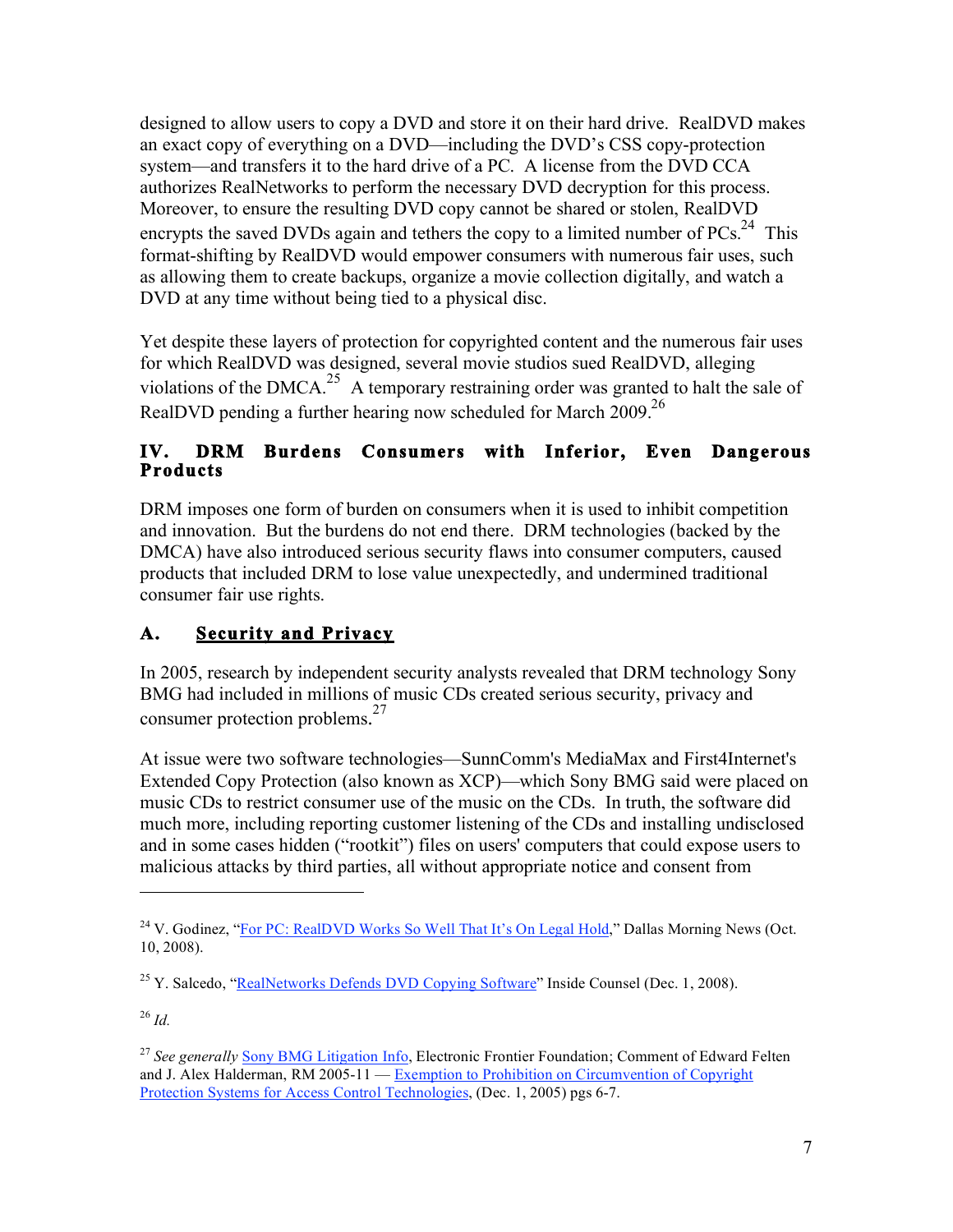purchasers. The CDs also conditioned use of the music on unconscionable licensing terms in the End User Licensing Agreement (EULA).

Initially Sony BMG denied there was a problem, claiming the XCP rootkit was "not malicious and [did] not compromise security." Thomas Hesse, President of Sony BMG's global digital business division, dismissed consumers' concerns, saying in an interview for a National Public Radio "Most people, I think, don't even know what a rootkit is, so why should they care about it?" $28$ 

After receiving harsh public criticism, Sony BMG acknowledged the security harm caused by the XCP CDs and recalled the infected discs.<sup>29</sup> As a result of class action lawsuit, SonyBMG later provided a range of remedies and compensation to purchasers of CDs with the XCP technology or the MediaMax technology.<sup>30</sup>

Ironically, perhaps, just two years earlier Princeton graduate student J. Alex Halderman had been threatened with a DMCA lawsuit after publishing a report documenting weaknesses in prior version of MediaMax.<sup>31</sup> Halderman revealed that merely holding down the shift key on a Windows PC would render SunnComm's copy protection technology ineffective. Furious company executives then threatened legal action. 32 Although the company quickly retreated from its threats in the face of public outcry and negative press attention, the controversy again reminded security researchers of their vulnerability to legal threats for simply publishing the results of their research on DRM.

Since the rootkit scandal, evidence has been uncovered suggesting that other DRM technologies have introduced similar security vulnerabilities. For example, Microsoft admitted last year that Macrovision's SafeDisc DRM, widely used for video games and shipped pre-installed with nearly every copy of Windows XP and Windows 2003 operating systems, could allow attackers to "read or write any area of the hard disk or memory of the PC, thus facilitating the complete compromise of the security.  $\cdot$ <sup>33</sup> And there have been several reports that SecuROM, used on popular video games such as

<sup>&</sup>lt;sup>28</sup> N. Ulaby, "Sony Music CDs Under Fire from Privacy Advocates," NPR Morning Edition (Nov. 4, 2005).

 $^{29}$  D. Mitchell, "No Shortage of Worries" New York Times (Sept. 1, 2007).

<sup>30</sup> *See* Sony BMG Litigation Info, Electronic Frontier Foundation.

 $31$  J. Borland, "Student faces suit over key to CD locks," CNET News (Oct. 9, 2003).

<sup>32</sup> *Id.*

<sup>&</sup>lt;sup>33</sup> Comment, J. Alex Halderman, In the Matter of Exemption to Prohibition on Circumvention of Copyright Protection Systems for Access Control Technologies, U.S. Copyright Office Docket No. RM 2008-8, p 5 n19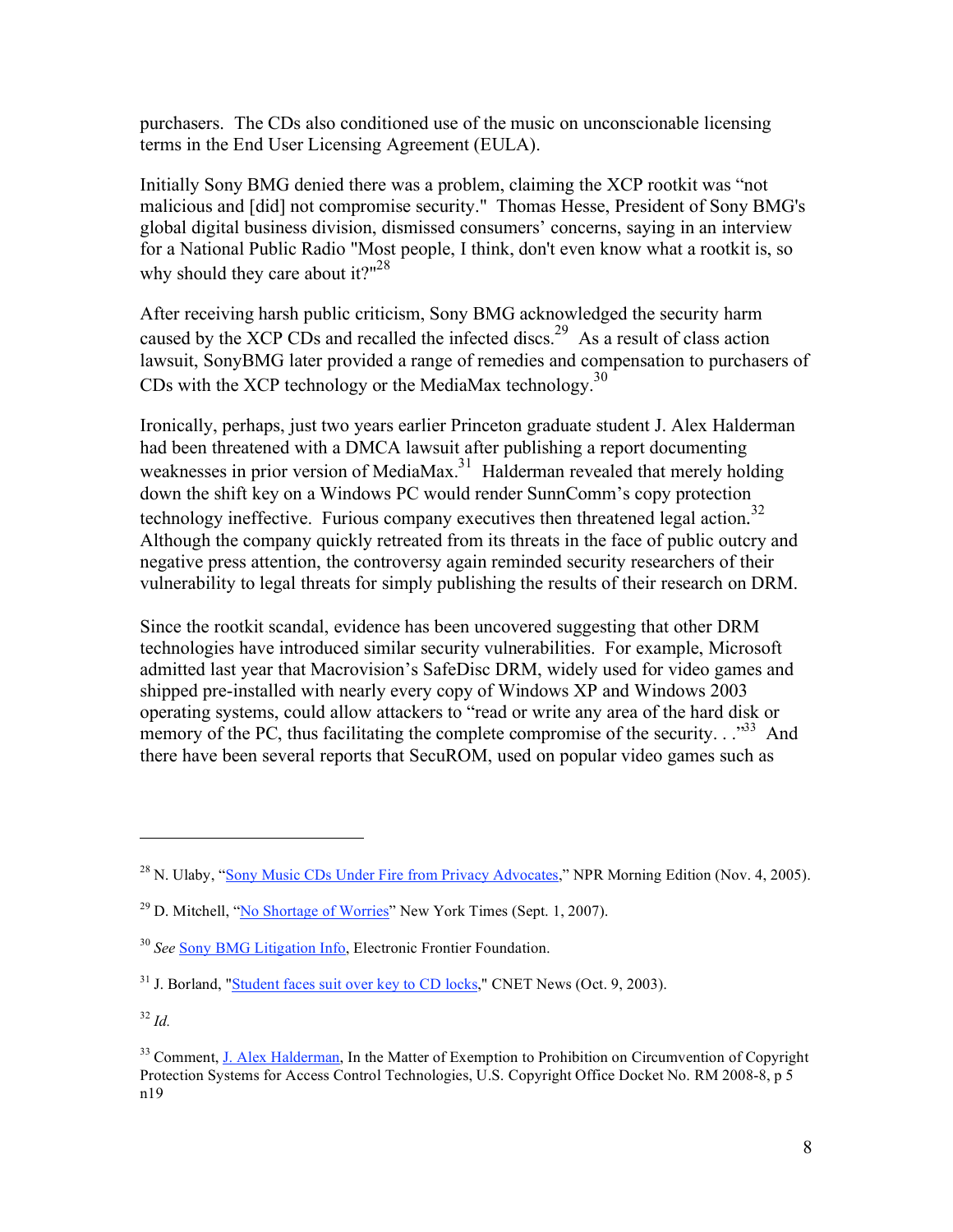Spore, disables firewalls and other security mechanisms.<sup>34</sup>

## **B. More Unpleasant Surprises**

In 2008, three music services (MSN, Yahoo! Music and Walmart Music) told customers that they would be shutting down their DRM servers.<sup>35</sup> Once those servers were shuttered, consumer who had bought music from those services would no longer be able to transfer those songs to "unauthorized computers," or access the songs after changing operating systems. All three services advised customers to back up their music to a CD if they wanted to be able to access it in the future. In other words, the services invited their customers to invest more time, labor and money in order to continue to enjoy the music for which they have already paid. When consumers protested, MSN Music decided to delay its shutdown until 2011 and Walmart decided to delay indefinitely.<sup>36</sup> Yahoo! Music decided to go ahead, but offered to compensate customers damaged by the cutoff. $37$  These were good outcomes, for now, but the problem will persist as long as customers must depend on vendors' support for (already outdated) DRM technology to be able to listen to legally purchased media.

Nor is the problem confined to music. On January 30, 2009, the servers that support the DRM on approximately 300,000 electronic books sold by Fictionwise went dark, meaning consumers will no longer be able to download books they paid for.<sup>38</sup> Epic Games, for its part, has offered a unique twist to the "end-date" scenario: the digital certificate required for its "Gears of War" game to run on a PC was set to expire on January 28, 2009 (less than three years after the game was released). As a result, on January 29, 2008, gamers whose computer clocks were accurate found that they could no longer play the game they had paid for. Gamers with pirated copies did not face this problem.

Region-coding DRM imposes comparable restrictions on unwary customers. Consumers expect to be able to make normal uses of physical copies of entertainment products in any country, so long as they can access a player. But an American who buys a perfectly legal DVD while traveling in France will be unable to play that DVD when she gets home because it is flagged to play only on European DVD players. By the same token, an American cannot bring her DVD collection with her to keep herself entertained during a

 $\overline{a}$ 

<sup>36</sup> *Id.*

<sup>34</sup> *Id*.

<sup>&</sup>lt;sup>35</sup> G. Sandoval, "Wal-Mart Reversal Teaches Us the Masses Have Spoken," CNET News (Oct. 10, 2008).

<sup>&</sup>lt;sup>37</sup> G. Sandoval, "Yahoo Music To Offer Refunds, What About MSN?," CNET News (Jul. 28, 2008).

<sup>&</sup>lt;sup>38</sup> Fictionwise, Inc. "Expiring Download and eReader Replacement FAQ, Fictionwise.com [Accessed] 01.28.2009]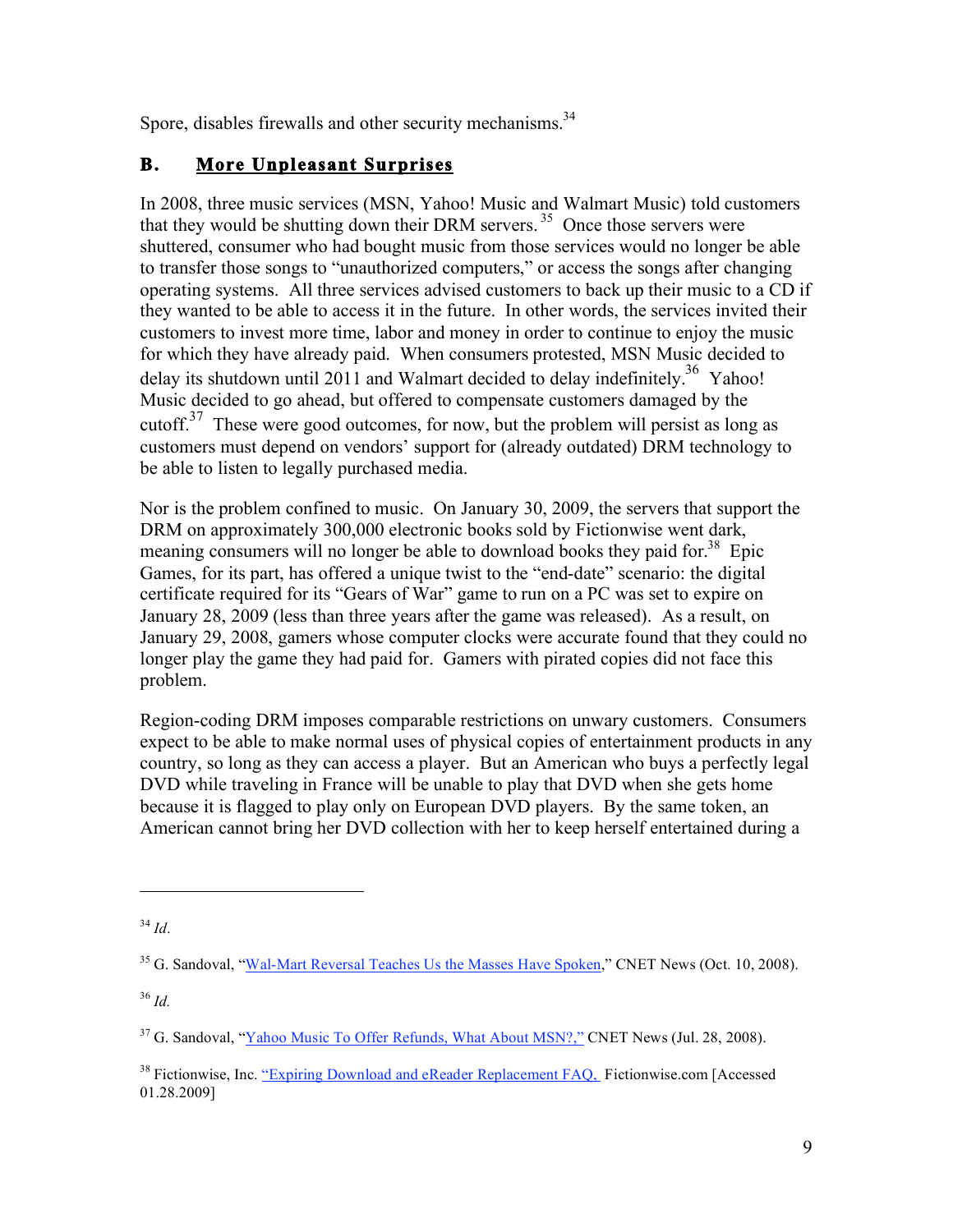temporary work assignment abroad—unless she wants to bring her American DVD player as well.

Sometimes the unexpected restrictions come buried in the EULA that accompanies the DRM. For example, the EULA that accompanied Sony BMG's XCP and MediaMax copy protection systems $^{39}$  included these restrictions:

- No right to play music on a work computer. Consumers could play the music they bought only on a "personal home computer system owned by [them]."
- No right to bring music abroad. The EULA specifically forbade "export" outside the consumer's country of residence.
- No right to refuse updates. The EULA immediately terminated if a customer failed to install any update. No more holding out on those hobble-ware downgrades masquerading as updates.
- No right to manage the desktop. The EULA gave Sony-BMG the right to install and use backdoors in the copy protection software or media player to "enforce their rights" against consumers, at any time, without notice. And Sony-BMG disclaimed any liability if this "self help" crashed its customers' computers, exposed consumers to security risks, or caused any other harm.
- No right to full compensation for harm. The EULA limited Sony-BMG's liability to \$5.00—less than the cost of the CD.
- Limited first sale protection. The EULA forbade transferring the music on a consumer's computer, even along with the original CD.
- No fair use. The EULA forbade changing, altering, or make derivative works from the music on the customer's computer, and also forbade reverse engineering. Of course, reverse engineering by independent researchers is exactly how the deep flaws in the technology were exposed in the first place.

### **C. Restrictions on Fair Use**

### *1. Personal Uses*

 $\overline{a}$ 

CD copy-protection technologies interfere with the fair use expectations of music fans by inhibiting the transfer of music from CD to iPods or other MP3 players—despite the fact that making an MP3 copy of a CD for personal use qualifies as a fair use. Other fair uses impaired by copy-protection technologies include making "mix CDs" or making copies of a CD for the office or car. Unfortunately, companies that distribute tools to "repair" these dysfunctional CDs, restoring to consumers their fair use privileges, run the risk of

<sup>39</sup> *See* Exhibit A, Class Action Complaint, *Melcon v. Sony BMG et al*, N.D.Cal. Case No 05-5084, filed Dec. 8, 2005.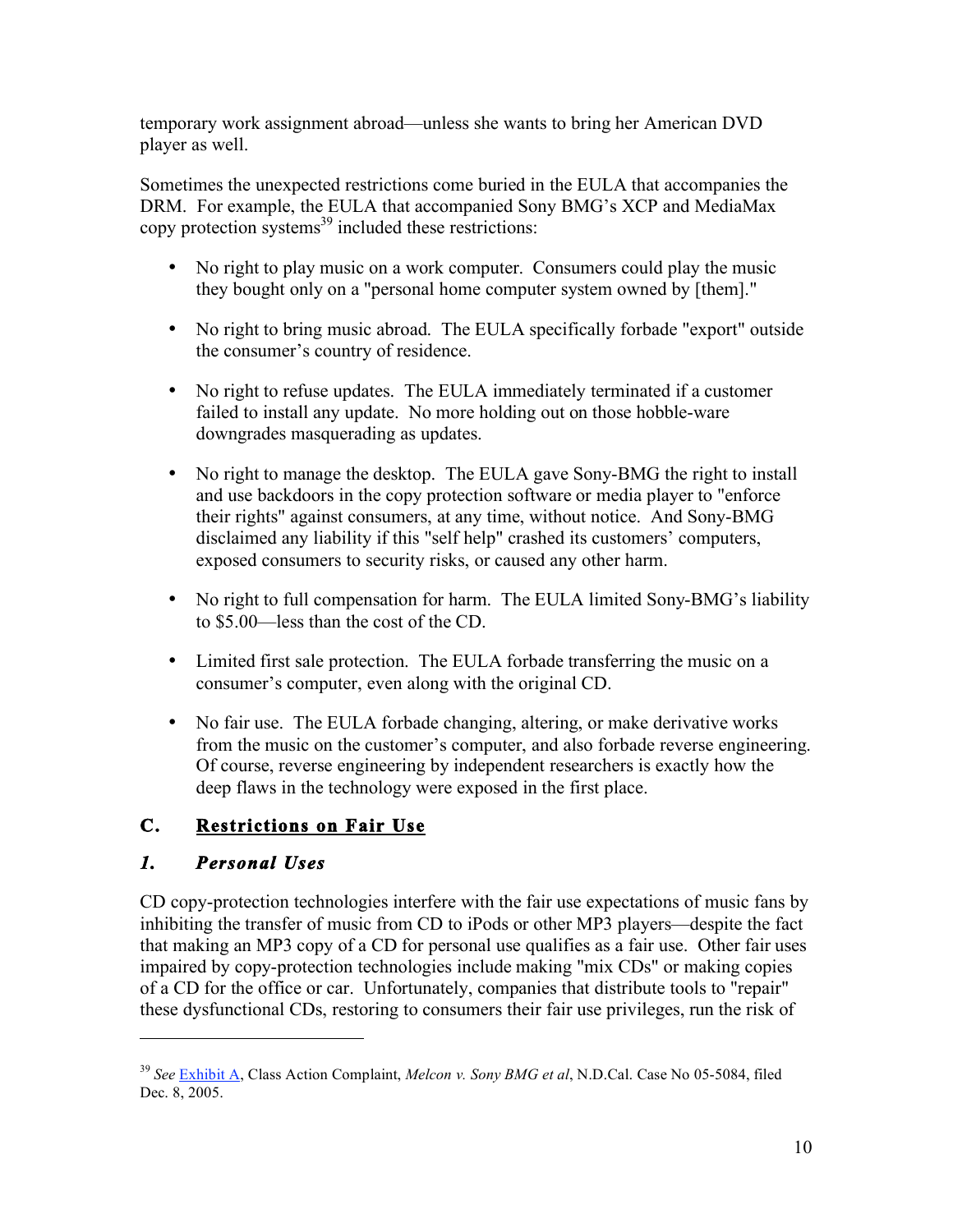lawsuits under the DMCA's ban on circumvention tools and technologies. As for online music, DRM can prevent a consumer from such clear fair uses as moving song from one MP3 player to another, or creating a backup of the digital file.

The bigger problem going forward, however, is the movie industry's continuing use of encryption on DVDs, which has curtailed consumers' ability to make legitimate, personal-use copies of movies they have purchased. Indeed, there are many legitimate reasons to copy DVDs. Once the video is on a PC, lots of fair uses become possible—for example, video creators can remix movie clips into original YouTube videos, travelers can load the movie into their laptops, and DVD owners can skip the otherwise "unskippable" commercials that preface certain films. DRM prevents these uses. More precisely, DRM impedes such uses for those who don't have the time, skill, and/or nerve to use any of the numerous software tools that break or avoid that DRM. The tools are there, but they can't be used without risk of litigation.

Movie fans, film scholars, movie critics, and public interest groups have all repeatedly asked the Copyright Office to grant DMCA exemptions to allow the decryption of DVDs in order to enable noninfringing uses. For example, exemptions were sought to allow movie critics to post movie clips, DVD owners to skip "unskippable" previews and commercials, and legitimate purchasers to bypass "region coding" restrictions on their DVD players.<sup>40</sup> In 2006, a very narrow exemption was granted to allow media studies and film professors to create compilations of motion pictures for educational use in the classroom.41 The narrowness of this exemption suggests future exemptions may only be granted if constraints can be placed on both the type of use and class of user—two heavy shackles on fair use.

# *2. Time-shifting and Streaming Media*

 $\overline{a}$ 

As more people receive audio and video content from "streaming" Internet media sources, they will want tools to preserve their settled fair use expectations, including the ability to "time-shift" programming for later listening or viewing. As a result of the DMCA, however, the digital equivalents of VCRs and cassette decks for streaming media may never arrive.

Start-up software company Streambox developed exactly such a product. Known simply as the Streambox VCR, it was designed to time-shift streaming media.<sup>42</sup> But when RealNetworks discovered that the Streambox VCR could time-shift streaming RealAudio

<sup>40</sup> *See, e.g*., Comments of the Electronic Frontier Foundation and Public Knowledge, *In re Exemption to Prohibition on Circumvention of Copyright Protections Systems for Access Control Technologies Copyright Office*, Docket No. RM 2002-4

<sup>&</sup>lt;sup>41</sup> Exemption to Prohibition on Circumvention of Copyright Protection Systems for Access Control Technologies, 71 Fed. Reg. 68,472, 68,474 (Nov. 27, 2006).

<sup>42</sup> *RealNetworks, Inc. v. Streambox, Inc.*, No. C99-2070P, 2000 WL 127311 (W.D. Wash. Jan. 18, 2000).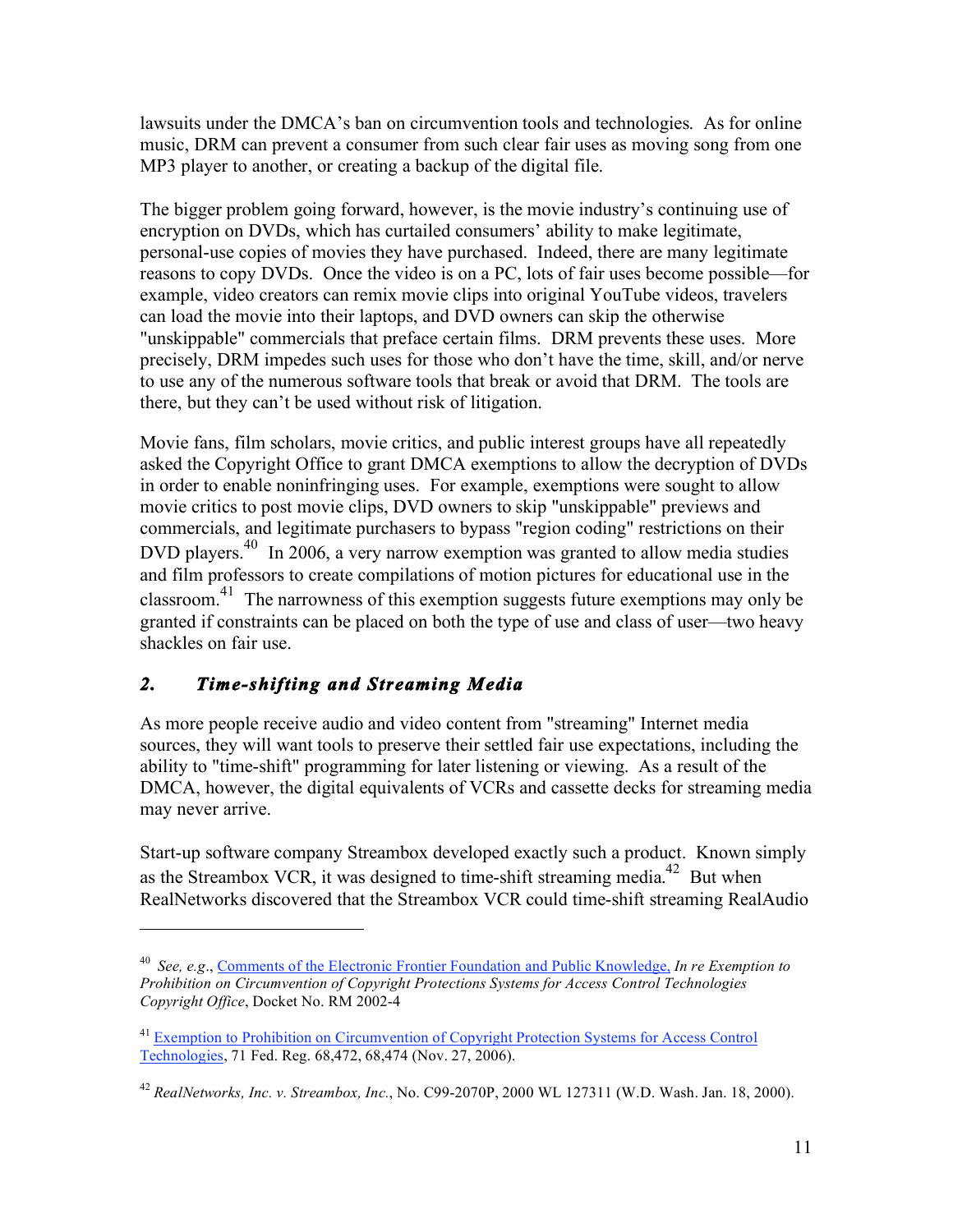webcasts, it invoked the DMCA and obtained an injunction against the new product.<sup>43</sup>

The DMCA was also invoked to threaten the developer of an open source, noncommercial software application known as Streamripper that records MP3 audio streams for later listening.<sup>4</sup>

## **V. The Costs of DRM Far Outweigh the Benefits**

The burdens of DRM for consumers and competition are clear. What makes the burdens outrageous is that DRM is not even very effective at stopping unauthorized copying.

For example, when the long-anticipated PC game Spore was released, fans were outraged to find that the game software installed a separate program called SecuROM that was intended to prevent copying. The scheme backfired: not only had unauthorized copies of the game *already* been released before the launch date, many buyers protested by quickly posting cracked versions of the game. Spore soon became the most pirated game on the Internet — no surprise, since most new games are available almost immediately for free over P2P sites.<sup>45</sup> The game publisher, Electronic Arts, now faces a class action lawsuit based on its alleged failure to fully disclose the nature and effects of the SecuROM technology.<sup>46</sup>

To take another prominent example, in mid-2008, Warner Brothers mounted a very public campaign to prevent the circulation of unauthorized copies of *The Dark Knight*. Yet by the end of 2008, over seven million unauthorized copies had been downloaded.<sup>47</sup> Indeed, a 2008 report found that over 1/3 of U.S. residents copied DVDs, and technologies to facilitate that copying (like Handbrake, DVD Shrink, and MacTheRipper) are routinely reviewed in the mainstream press.<sup>48</sup> Even the supposedly unbreakable Bluray and DVD-HD DRM was easily cracked — twice in  $2008 -$  by SlySoft.<sup>49</sup> And, DRM has done nothing to stop one major source of DVD-quality unauthorized copies: Academy screeners.<sup>50</sup> Thanks to all of these sources, a recent report found that high- $\overline{a}$ 

46 J. Guevin, EA Hit with Class Action Over Spore Sept. 24, 2008.

<sup>47</sup> B. Stelter and B. Stone, Digital Pirates Winning Battle with Studios, N.Y. Times, Feb 4, 2009

<sup>48</sup> J. Cheng, "Breaking the Law: One third of U.S. Residents Rip DVDs," Ars Tecnica, July 8, 2008; D. Frakes, Handbrake 0.9.0, MacWorld, Dec 21, 2006.

<sup>49</sup> G. Halfacre, "Sly Soft: Blu-Ray fully cracked" Bit-Tech.net (Dec. 31 2008).

50 A. Baio, Pirating the Oscars, Waxy.org, Jan. 22, 2009 (updated Feb 3, 2009)

<sup>43</sup> *Id.* 

<sup>44</sup> Cease and desist letter from Kenneth Plevan on behalf of Live365.com to John Clegg, developer of Streamripper, April 26, 2001.

<sup>&</sup>lt;sup>45</sup> *See* J. Lee, "Spore Most Pirated Game Ever," Game Industry, Aug. 12, 2008; E. Schonfeld, "Spore and the Great DRM Backlash," Washington Post, Sept. 14, 2008.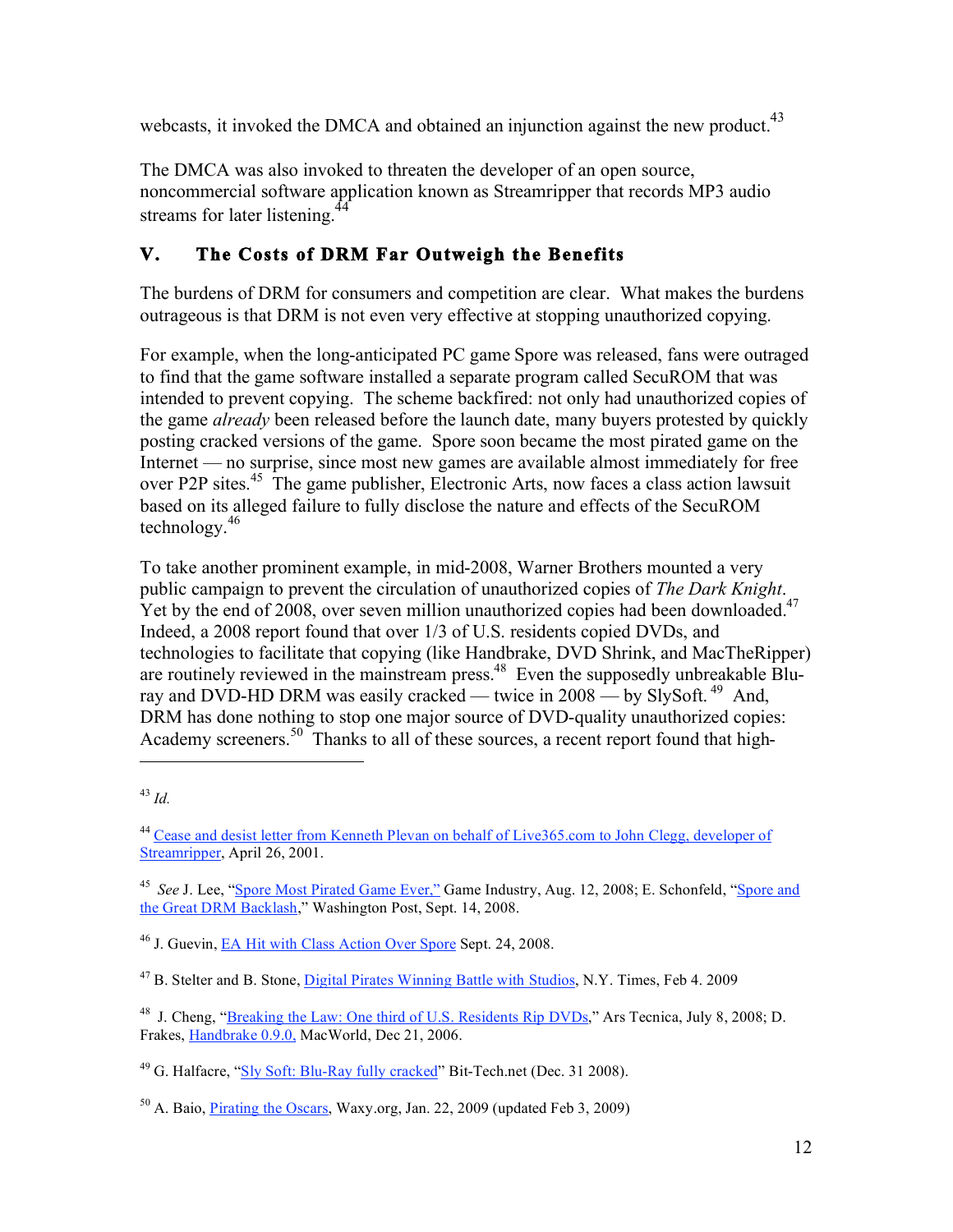quality, unauthorized copies of 23 out of 26 2009 Oscar nominated movies were already available online on the day the nominations were announced.<sup>51</sup>

In fact, DRM may actually encourage more infringement by making "legitimate" media options less attractive. In 2002, Microsoft engineers considering the effectiveness of DRM suggested as much, noting that DRM was likely to drive consumers to unauthorized distribution mechanisms, i.e., "the darknet."

There is evidence that the darknet will continue to exist and provide low cost, high-quality service to a large group of consumers. This means that in many markets, the darknet will be a competitor to legal commerce. From the point of view of economic theory, this has profound implications for business strategy: for example, increased security (e.g. stronger DRM systems) may act as a *disincentive* to legal commerce. Consider an MP3 file sold on a web site: this costs money, but the purchased object is as useful as a version acquired from the darknet. However, a securely DRMwrapped song is strictly *less* attractive: although the industry is striving for flexible licensing rules, customers *will* be restricted in their actions if the system is to provide meaningful security. This means that a vendor will probably make more money by selling unprotected objects than protected objects. In short, if you are competing with the darknet, you must compete on the darknet's own terms: that is convenience and low cost rather than additional security.<sup>52</sup>

Nor is this effect confined to music. For example, gamers got a strong message about the benefits of unauthorized (i.e., DRM-free) copies of games when they learned that players who use pirated copies of Gears of War (see Section III.B, above) were *not* cut off from play due to the expiration date that was built into the DRM of the legally purchased copies.

The increasing abandonment of DRM for music demonstrates that the music industry, at least, has recognized that you can't use DRM to compete with the darknet. Here are a few reasons why: Burning and exchanging CDs among friends is commonplace.<sup>53</sup> In fact, 20% of downloaders have copied files directly off another's MP3 player.<sup>54</sup> In Britain, the average teenager has over 800 illegally copied songs on their digital music player, mostly copied from friends. Furthermore, the cost of digital storage media is

<sup>51</sup> *Id*.

 $52$  Petter Biddle, Paul England, Marcus Peinado, and Bryan Willman, "The Darknet and the Future of Content Distribution" Microsoft Corporation (2002).

<sup>&</sup>lt;sup>53</sup> Dan Sabbagh, "Average Teenager iPod has 800 Illegal Music Tracks" TimesOnline (Jun. 16, 2008)

<sup>&</sup>lt;sup>54</sup> Mary Madden and Lee Rainie, "Pew Internet Project Data Memo, RE: Music and Video Downloading Moves Beyond P2P," *Pew Internet & American Life Project*, March 2005.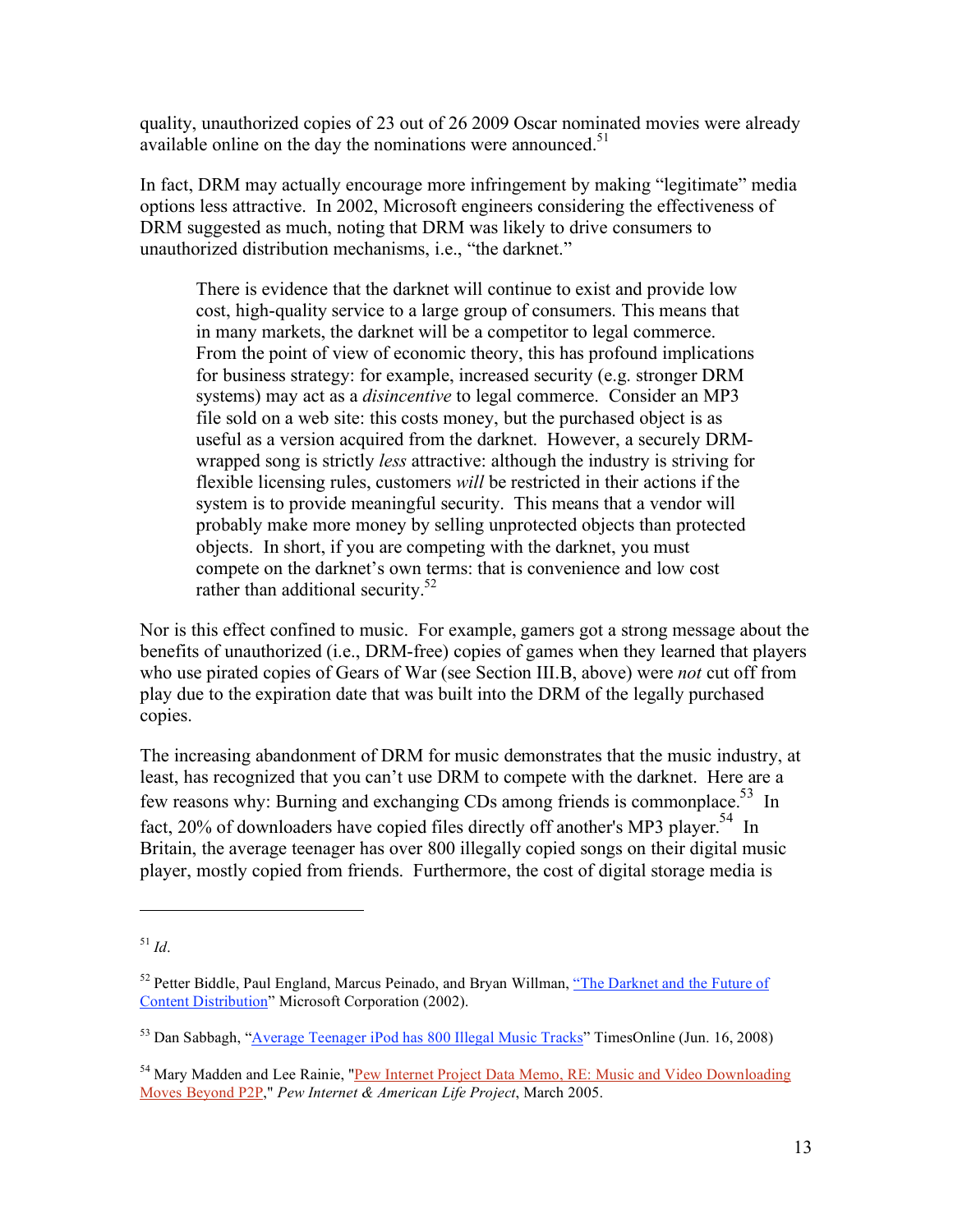falling rapidly, while capacity has risen substantially in the past few years. Blu-Ray's recordable formats, BD-R and BD-RE, are capable of storing between 25 and 50 GB per disc, for which PC-based burners have been available since July  $2006$ .<sup>55</sup> Hard drives also continue to fall in price and expand in capacity. As of January 2009, a 1-terabyte drive can be had for about \$100, offering music fans the ability to collect and share extremely large music collections from and among their extended circle of friends and acquaintances.<sup>56</sup> USB flashdrives, which now offer for a few dollars as much capacity as the first-generation iPod did in 2001, provide another convenient means for quickly sharing files.

## **VI. Conclusion**

 $\overline{a}$ 

DRM technologies *don't* stop copyright infringement. They *do* impede innovation and thwart traditional consumer rights and expectations. Thus, as long as entertainment companies and their partners continue to use DRM, the FTC should take the following steps to limit DRM's harmful effects.

- Investigate DRM's effect on competition, and particularly if DRM is used primarily to hinder competition rather than hindering unauthorized copyright and distribution. The investigation should pay close attention to the activities of interindustry consortia such as AACS and DVD-CCA.
- Investigate whether the effects of DRM are fully disclosed to consumers.
- Promulgate a "Best Practices for DRM" that would include at least these elements:
	- o Full disclosure of DRM prior to sale or any product that contains it, including an explanation of the specific acts the DRM will restrict and how the DRM will interact with a consumer's computer (e.g., will it install automatically and, if so, can it be easily uninstalled?) and, if applicable, what information the DRM may allow the source(s) of the product to obtain about the purchaser.
	- o Elimination of language from EULAs that would restrict fair use, first sale, forbid taking the product abroad, penalize consumers for failing to install updates, and/or require consumers to allow the manufacturer to access his or her computer without further notice or permission.
	- o If personal information is collected in the course of the operation of any DRM technology, that information should be destroyed by the recipient as

<sup>55</sup> *See, e.g*. Philips Blu-Ray BD-R Disc in Jewel Case, Supermediastore.com [Accessed 01.28.2009]

<sup>56</sup> *See, e.g*., Amazon.com: Western Digital My Book Essential Edition 1 TB USB 2.0 External Hard Drive. Amazon. [Accessed 01.28.2009]